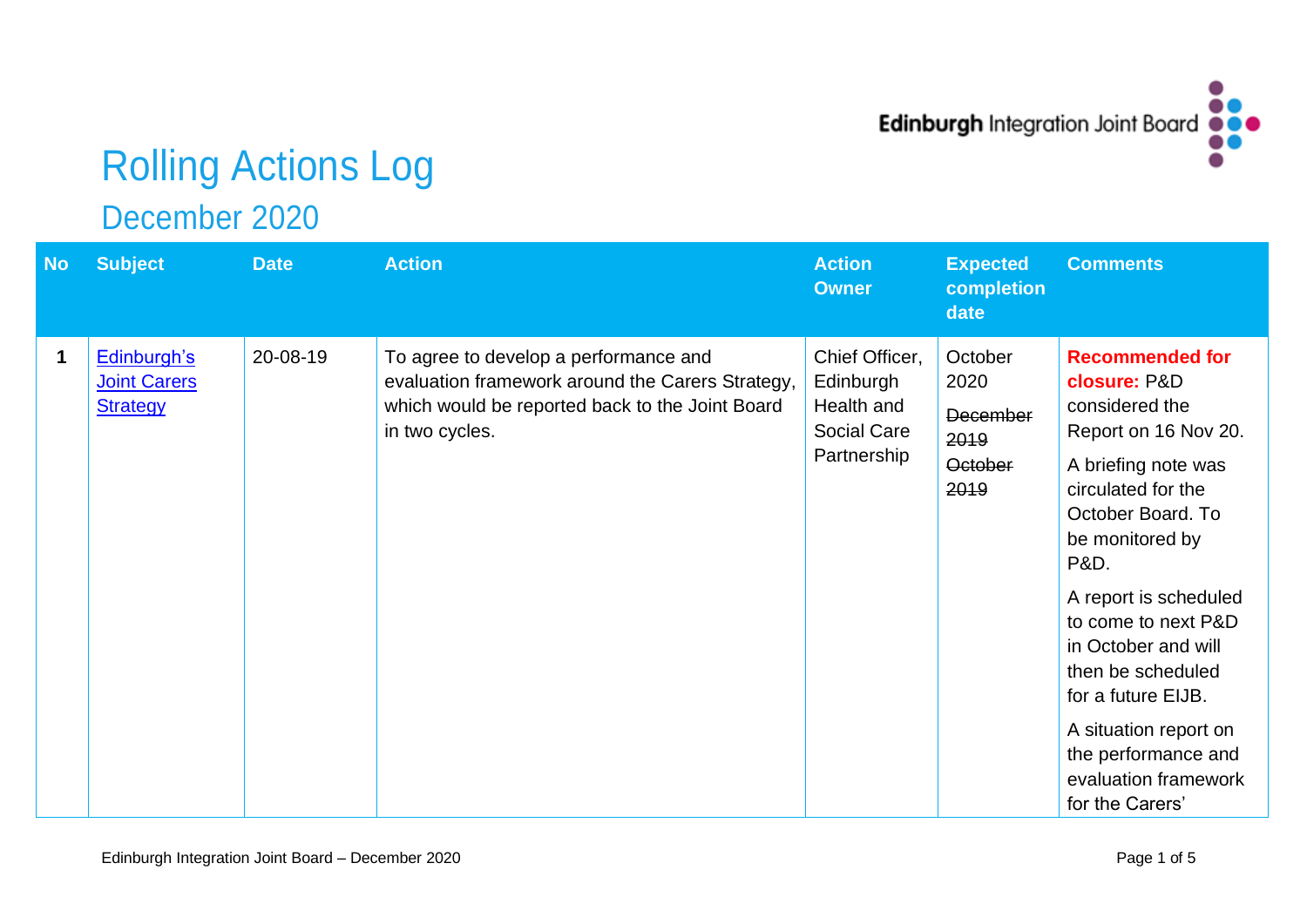| <b>No</b>    | <b>Subject</b>                                                               | <b>Date</b> | <b>Action</b>                                                    | <b>Action</b><br><b>Owner</b>                                                  | <b>Expected</b><br>completion<br>date | <b>Comments</b>                                                                                                                                                                                                                             |
|--------------|------------------------------------------------------------------------------|-------------|------------------------------------------------------------------|--------------------------------------------------------------------------------|---------------------------------------|---------------------------------------------------------------------------------------------------------------------------------------------------------------------------------------------------------------------------------------------|
|              |                                                                              |             |                                                                  |                                                                                |                                       | Strategy was<br>presented to the<br>P&D committee on<br>20 November 2019<br>and the SPG on 22<br>November 2019.<br>Direction was given<br>to provide more time<br>to complete the<br>framework which will<br>come forward in due<br>course. |
| $\mathbf{2}$ | <b>Adult Sensory</b><br><b>Support</b>                                       | $10-12-19$  | To agree that an update would be submitted in<br>spring 2021.    | Chief Officer,<br>Edinburgh<br>Health and<br><b>Social Care</b><br>Partnership | April 2021                            | Final tenders for the<br>new contractual<br>arrangements have<br>been received and<br>appraised. Officers<br>are undertaking a<br>review of next steps<br>in the context of<br>Covid.                                                       |
| 3            | <b>Ministerial</b><br><b>Strategic Group</b><br>and Audit<br><b>Scotland</b> | 04-02-20    | To agree to receive a further update report in<br>December 2020. | Chief Officer,<br>Edinburgh<br>Health and                                      | December<br>2020                      | Update now to be<br>given to February<br>Board due to covid                                                                                                                                                                                 |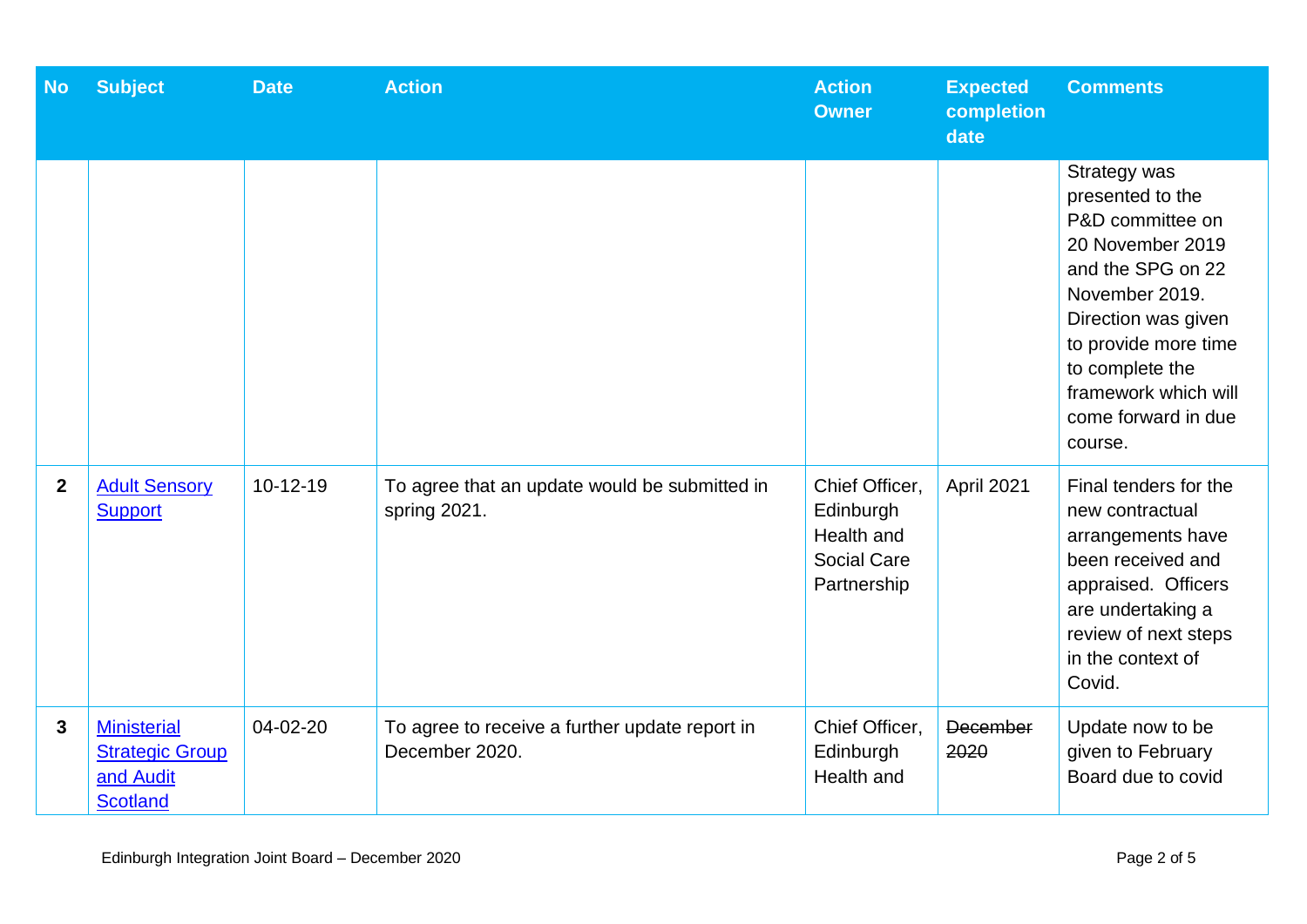| <b>No</b>               | <b>Subject</b>                                                                                                                                             | <b>Date</b>    | <b>Action</b>                                                                                                                                                                                                                                                                                                                                                                                                | <b>Action</b><br><b>Owner</b>     | <b>Expected</b><br>completion<br>date | <b>Comments</b>                                                                                        |
|-------------------------|------------------------------------------------------------------------------------------------------------------------------------------------------------|----------------|--------------------------------------------------------------------------------------------------------------------------------------------------------------------------------------------------------------------------------------------------------------------------------------------------------------------------------------------------------------------------------------------------------------|-----------------------------------|---------------------------------------|--------------------------------------------------------------------------------------------------------|
|                         | Integration<br>Reviews-<br>Edinburgh<br><b>Update</b>                                                                                                      |                |                                                                                                                                                                                                                                                                                                                                                                                                              | <b>Social Care</b><br>Partnership | February<br>2021                      |                                                                                                        |
| $\overline{\mathbf{4}}$ | Enhancing<br>Carer<br>Representation<br>on Integration<br>Joint Boards -<br>transferred from<br>Strategic<br><b>Planning Group</b><br>RAL-10 March<br>2020 | 10-03-20       | To agree that the Chief Finance Officer would<br>examine the good practice outlined in the update<br>report (Enhancing Carer Representation on<br>Integration Joint Boards, SPG 17 August 2018)<br>and provide an update to a future meeting of this<br>Group on how it could be applied with the<br>Edinburgh IJB working practices.<br>Referred to IJB to progress recruitment of Carer<br>Representative. | Chief Officer,<br><b>EHSCP</b>    | February<br>2021<br>December<br>2020  |                                                                                                        |
| 5                       | Provision of<br><b>General Medical</b><br>Services-<br><b>Edinburgh South</b><br>(private report)                                                          | 28-04-20       | To request further information on how the<br>renovation of the buildings could be carried out in<br>line with the sustainability aims of the City Plan<br>2030.                                                                                                                                                                                                                                              | Chief Officer,<br><b>EHSCP</b>    | December<br>2020<br>October<br>2020   | <b>Recommended for</b><br>closure: A briefing<br>note was circulated<br>ahead of the<br>December EIJB. |
| $\overline{\mathbf{6}}$ | Carer and<br>Service User<br>Representatives<br>(agreed under<br>RAL item)                                                                                 | $21 - 07 - 20$ | To agree to provide an update on the recruitment<br>of carers and service user representatives and<br>estimated timescales following the meeting.                                                                                                                                                                                                                                                            | Chief Officer,<br><b>EHSCP</b>    | October<br>2020                       | Ongoing: A briefing<br>note was circulated<br>ahead of the<br>December EIJB;<br>links to item 11.      |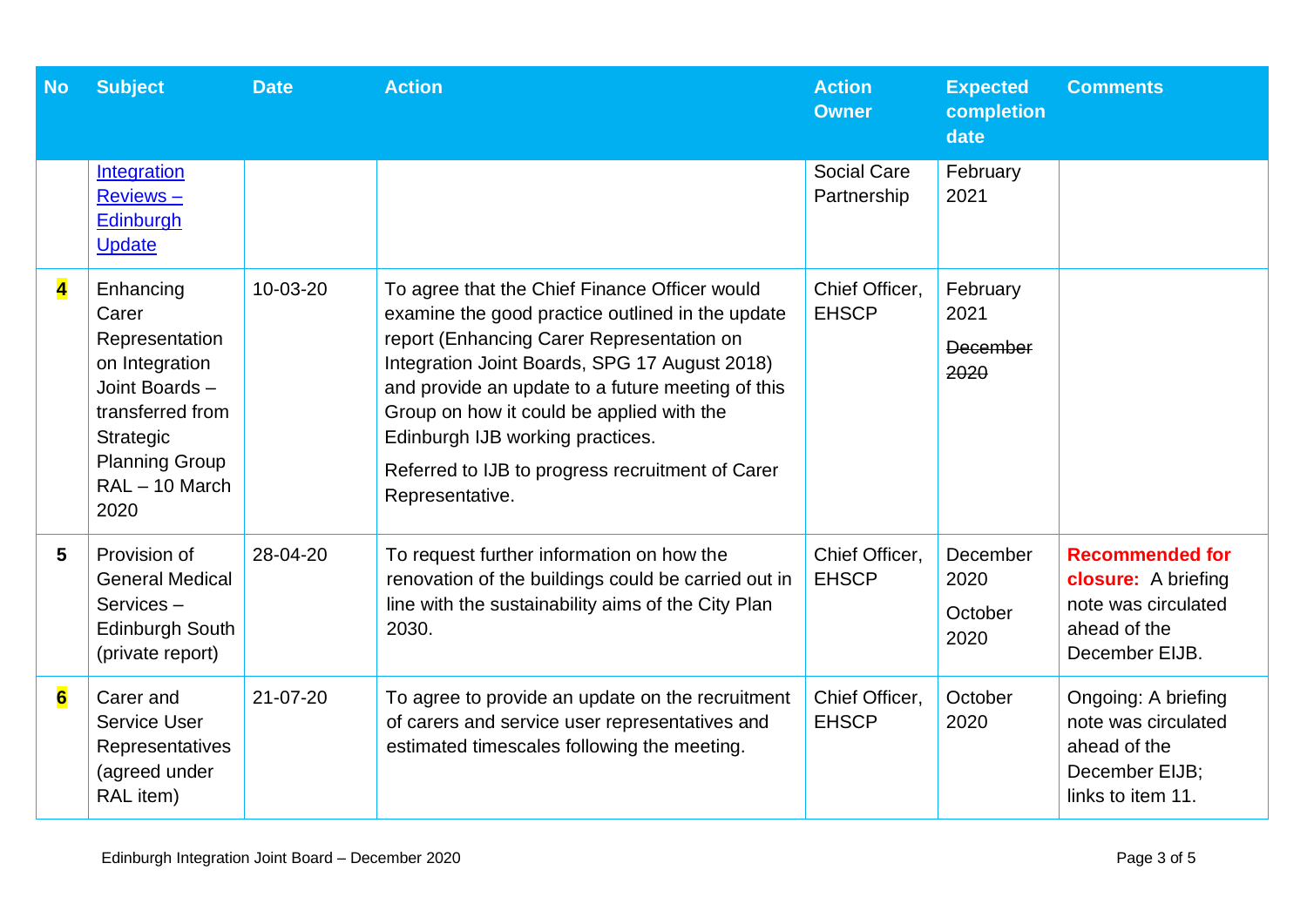| <b>No</b>      | <b>Subject</b>                                                | <b>Date</b> | <b>Action</b>                                                                                                                                            | <b>Action</b><br><b>Owner</b>                                                  | <b>Expected</b><br>completion<br>date | <b>Comments</b>                                                                                                                                                                |
|----------------|---------------------------------------------------------------|-------------|----------------------------------------------------------------------------------------------------------------------------------------------------------|--------------------------------------------------------------------------------|---------------------------------------|--------------------------------------------------------------------------------------------------------------------------------------------------------------------------------|
|                |                                                               |             |                                                                                                                                                          |                                                                                |                                       | Ongoing: efforts<br>continue to meet this<br>requirement but no<br>positive outcome<br>from the social media<br>campaign as yet.<br>Verbal update to be<br>provided at meeting |
| $\overline{7}$ | <b>EIJB</b><br>Governance<br><b>Report</b>                    | 21-07-20    | 1)<br>To clarify if the timescale for issuing<br>committee meeting papers would be 5<br>days or 5 working days before meetings.                          | Chief Officer,<br>Edinburgh<br>Health and<br><b>Social Care</b><br>Partnership |                                       | <b>Closed August</b><br>2020                                                                                                                                                   |
|                |                                                               |             | 2)<br>To note that the governance of<br>development sessions would be discussed<br>at a later date.                                                      | Chief Officer,<br><b>EHSCP</b>                                                 |                                       | <b>Recommend for</b><br>closure:- paper on<br>December board<br>agenda                                                                                                         |
| 8              | <b>Savings and</b><br><b>Recovery</b><br>Programme<br>2020/21 | 21-07-20    | 1)<br>To note the content of Phase 2 of the<br>Savings Programme and agree to receive<br>more detailed plans about the proposals at<br>a future meeting. | <b>Chief Finance</b><br>Officer,<br><b>EHSCP</b>                               | October<br>2020                       | <b>Closed October</b><br>2020                                                                                                                                                  |